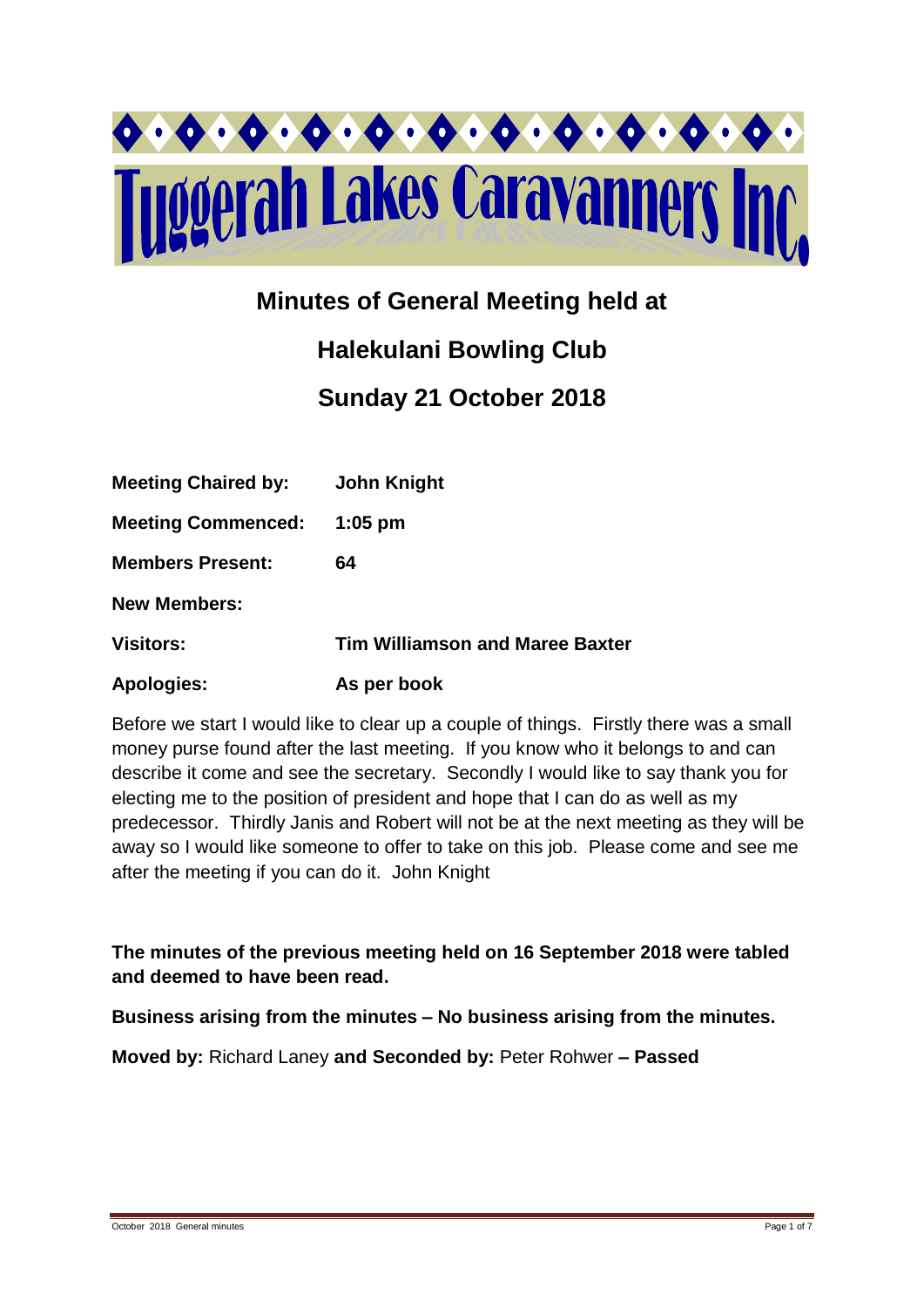| <b>Correspondence In:</b> | Email from NSW Caravan Assn regarding a<br>Wireless Trailer Interface & Anti-Theft device         |  |
|---------------------------|---------------------------------------------------------------------------------------------------|--|
|                           | Email from NSW Caravan Assn regarding 2019<br><b>State Rally</b>                                  |  |
|                           | Email from NSW Caravan Assn regarding visitors<br>to clubs and rallies re insurance               |  |
|                           | Email from NSW Caravan Assn regarding dates<br>for general meetings                               |  |
|                           | Letter from NACC with a cheque from<br>commissions on CIL Insurance                               |  |
|                           | Letter from NSW Government, Fair Trading with<br>acceptance of the constitution that we submitted |  |
|                           |                                                                                                   |  |

**Correspondence Out: Nil**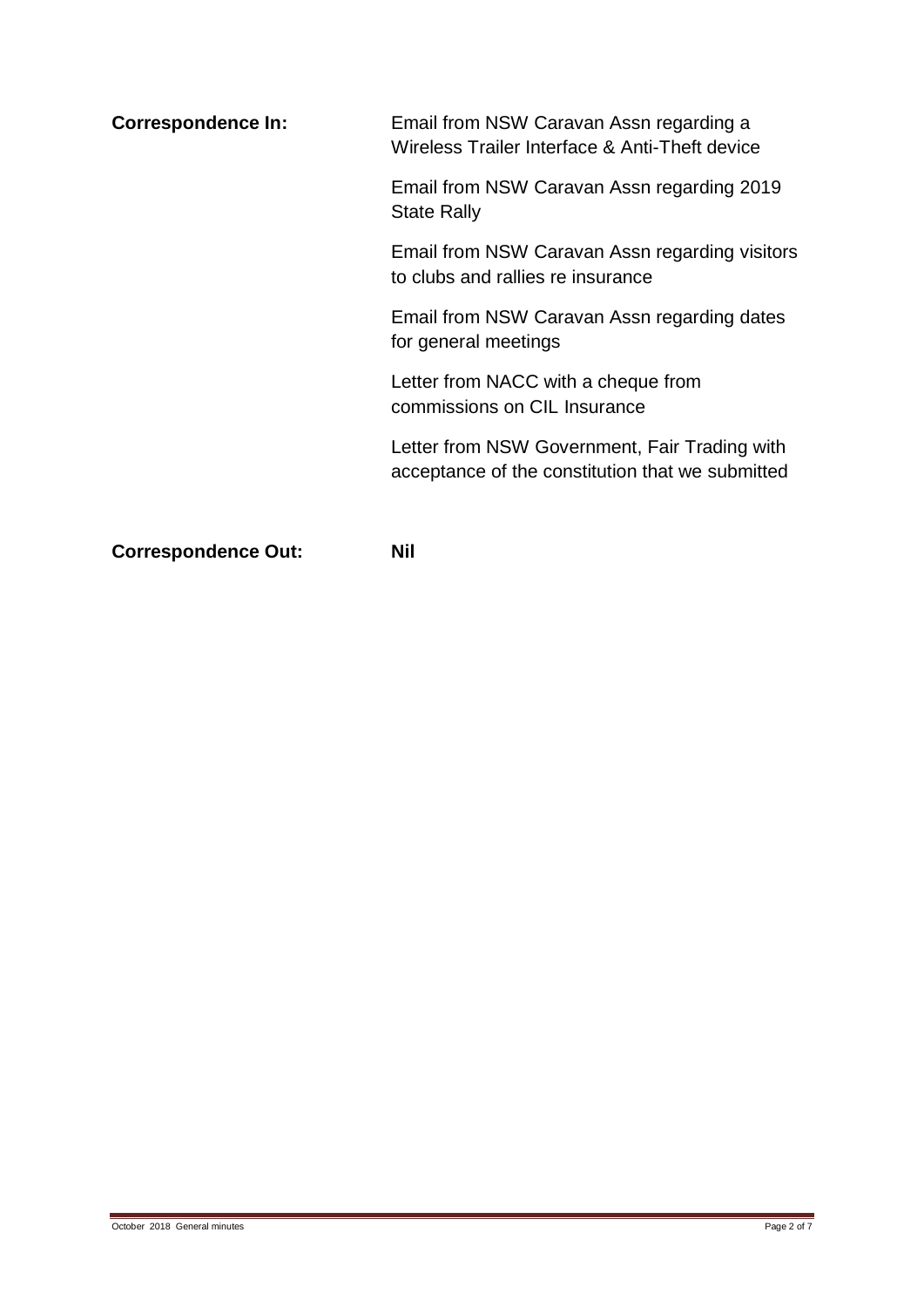# **BANK RECONCILIATION MONTHLY REPORT : SEPTEMBER 2018**

| Carried Forward: Bank balance as at 31/8/2018           |    |                                      |    | 8,982.56 |
|---------------------------------------------------------|----|--------------------------------------|----|----------|
| <b>INCOME-September 2018</b>                            |    |                                      |    |          |
| Joining Fee                                             |    |                                      |    |          |
| <b>Annual subs</b>                                      |    |                                      |    |          |
| <b>Club Raffles</b>                                     | \$ | 160.00                               |    |          |
| <b>TOTAL INCOME</b>                                     | Ś  | 160.00                               | \$ | 9,142.56 |
| <b>EXPENDITURE-September 2018</b>                       |    |                                      |    |          |
| Raffle                                                  | \$ | 100.00                               |    |          |
| Admin - (Printers Inks and Toner)                       | \$ | 295.00                               |    |          |
| Deposit - Entertainer C'Mas Party                       | \$ | 240.00                               |    |          |
| Fair Trading forms (A6 and A12)                         | \$ | 97.00                                |    |          |
| <b>TOTAL EXPENDITURE</b>                                | Ś  | 732.00                               |    |          |
| <b>Closing Balance</b>                                  |    |                                      | \$ | 8,410.56 |
|                                                         |    | <b>BANK STATEMENT RECONCILIATION</b> |    |          |
|                                                         |    |                                      |    |          |
|                                                         |    | <b>Balance 30.9.18</b>               | Ŝ  | 8,507.56 |
|                                                         |    | Less Unpresented Cheques*            | \$ | 97.00    |
|                                                         |    |                                      | Ś  | 8,410.56 |
| * List of Unpresented Cheques:                          |    |                                      |    |          |
| Fair Trading A12 (\$46) and A6 (\$51) \$                |    | 97.00                                |    |          |
| Statement and Reconciliation prepared by Lorraine Laney |    |                                      |    |          |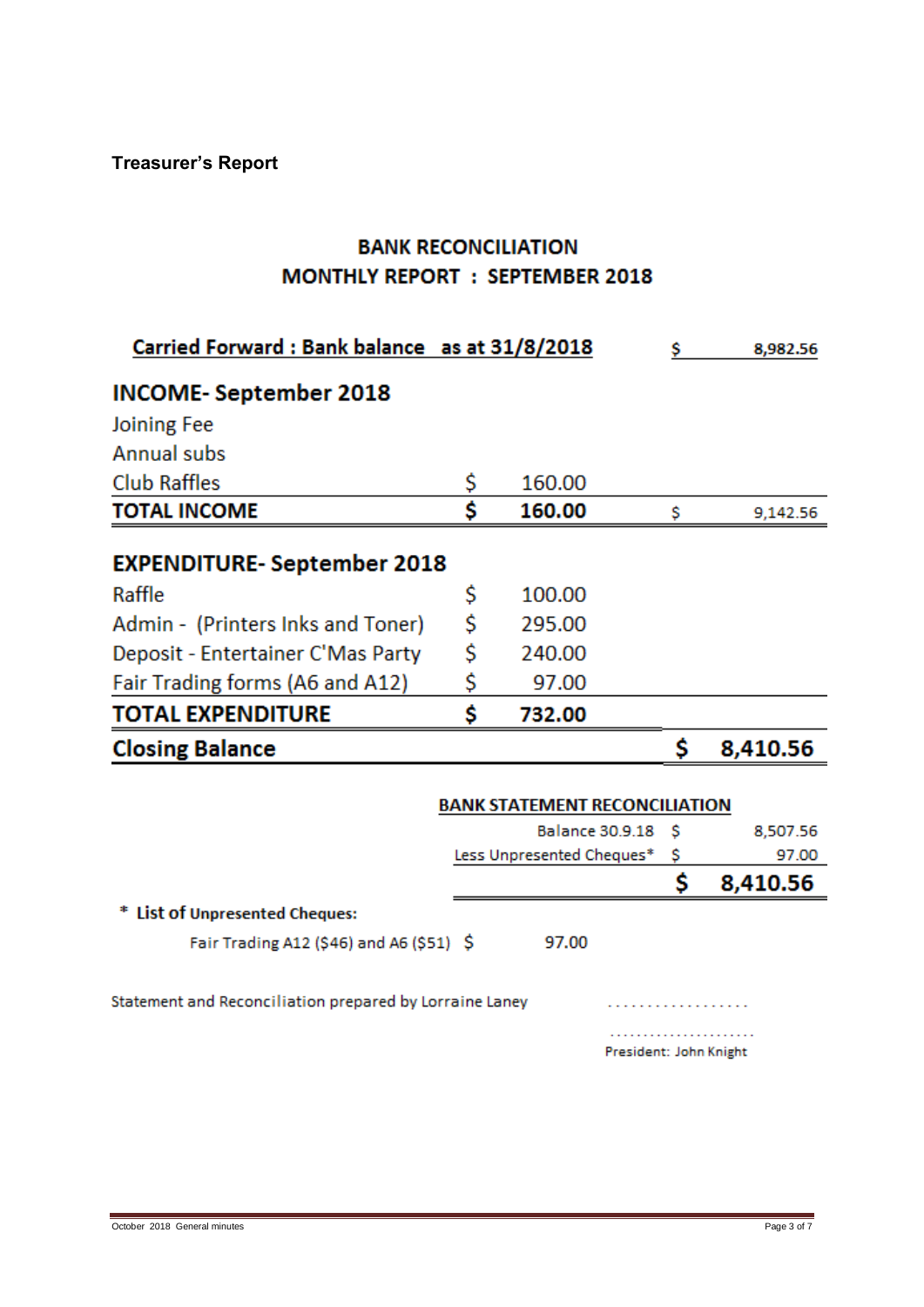Before we get onto the reports we need to appoint people to the two positions that were not filled at the AGM and as per the constitution the committee can be filled by them. In saying that committee have appointed Susan Edwards who will do the job until March and Marilyn McGillicuddy will take over for the remainder of the time. Also the other position that needed to be filled was Tour Director and this will be Bill Hansell. John Knight

### **Social Director's Report**

Good afternoon members

### **Melbourne cup week 1 – 8 th November**

Remember Vicki & Staff at the park will be providing the lunch for Cup day. I will have the program on display at the camp kitchen for you. Remember to put your names down for the disc bowls, we need more players.

Bring your change for the Cup sweeps. \$5, \$2, \$1, sweeps will be available at 3.00 pm Monday afternoon & a short time Tuesday morning.

Monday we will be having a Corsage class for the ladies to make their corsage as an accessory for cup day outfits. \$5 per person for instruction. Flowers, wires & ribbons will be supplied by Susan.

#### **Christmas Lunch**

TLC will be paying for the lunch from club funds. It is most important to have numbers at the latest by the November meeting. Please put your names on the list. Please don't just turn up without advising us as it is important to have numbers for catering.

Each member will be given two tickets on entry;

- (1) Entry/lucky door for members who have booked in.
- (2) One Welcome drink voucher P/P

#### **New Year's Eve**

Carol & Peter Olesen have advised they cannot be at November meeting, so Graham will have the receipt book for payments \$60 P/P. for the fantastic event at The Olesen"s. Again it is necessary to have numbers for catering

### **Middle Rock**

Aimee has reminded me that if you have received your invoice and not paid your deposit for your site by January it will be released to the public. I have seen the new camp kitchen and it is huge, all brand new & fantastic. If you plan to be with us in March, please advise me so I can add you to the list & contact Aimee.

Any questions? Happy travels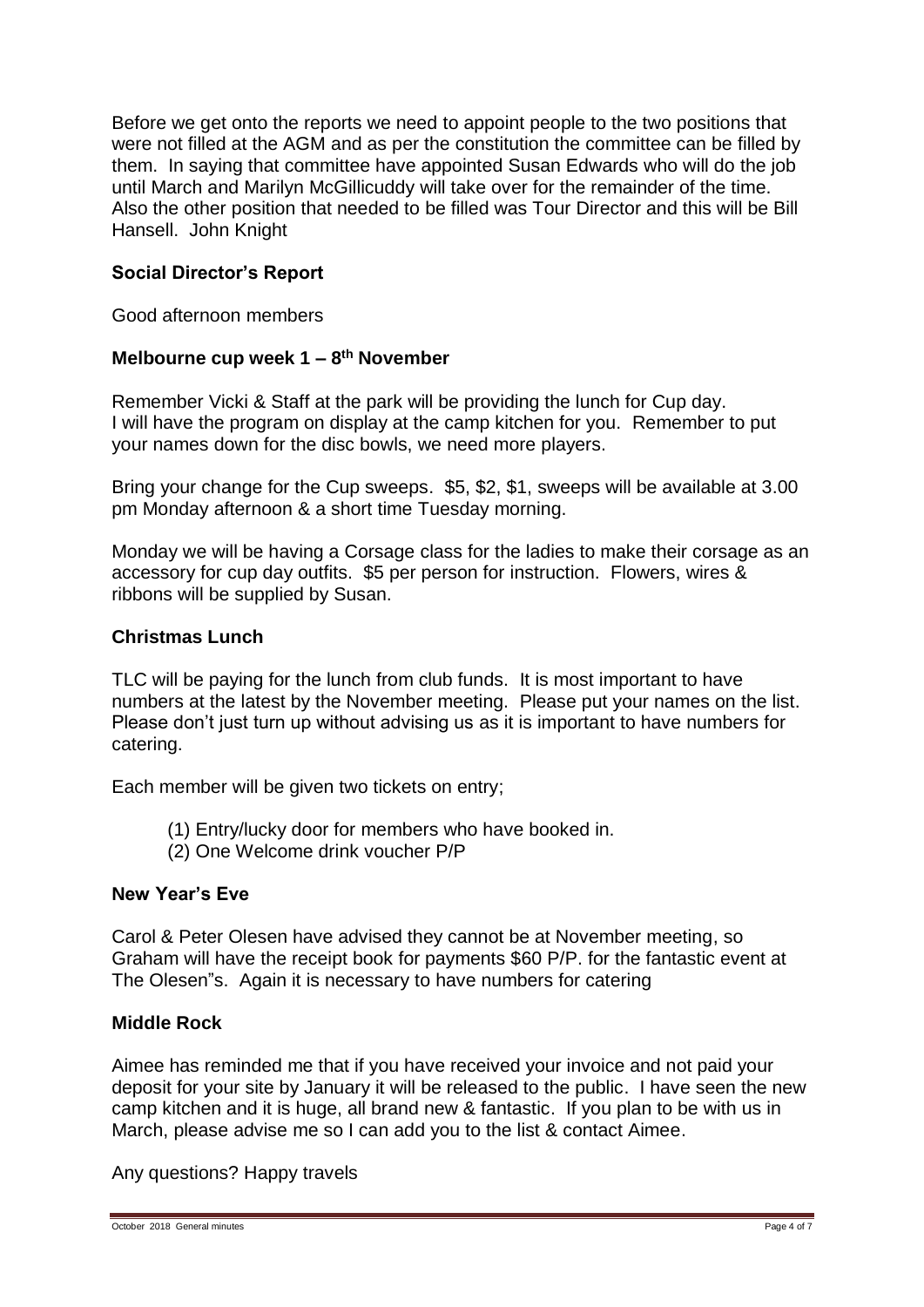# **Welfare Officer's Report**

Not so much to report this October.

Des Cooper advised that Alice has been put into full time care at a new centre at Kanwal just down from the Hospital. As she had been attending a community car centre for the past few years she has settled in very quickly. Alice is happy as has very quickly become the staff's favourite. Des advised that he visits every day and is very happy with the facility and staff.

Debbie Latham had a stroke on Wednesday while she was in hospital. She is improving day by day and we wish her a full recovery.

Bob and Denise Brewer are with us today but they have advised us that they will be selling their van as they no longer have a car to tow it. Bob's injuries from his accident will take about 12 months to properly heal. We hope you are feeling better soon.

John Shawcross had a fall on Saturday and fractured his hip and hopefully he would be having his operation to correct it today. We wish him a speedy recovery.

Mike Lenane goes into hospital next week for an operation. Mike we wish you well and hope you are back with us soon and all goes well.

My apologies for missing a personal report, however Ross and I are swanning about in Qld doing family and friend's birthdays. Ross' serious injury, when he kicked his little toe, should be fully recovered by Tamworth.

Jan Ryan

# **Tour Director's Report**

Hi Everyone

- 1. Our Melbourne Cup Rally in Tamworth 1-8 November Please check to make sure your name is on the list if you are going, if not please put it on. Also, the sheets for disc bowls is on the board and at the moment there are not many names. Please make sure you add you name if you would like to play. Even if you haven't played before there are members who are willing to help you. A program will be out next week. – **Club Organised**
- 2. Narrabeen Leisure Trip 19-28 November Please make sure you check all sheets and if you aren't attending please cross off your name. – **Susan Edwards**
- 3. Christmas Lunch 9 December I have put a sheet on the board for our Christmas Lunch so please add your name if you are attending.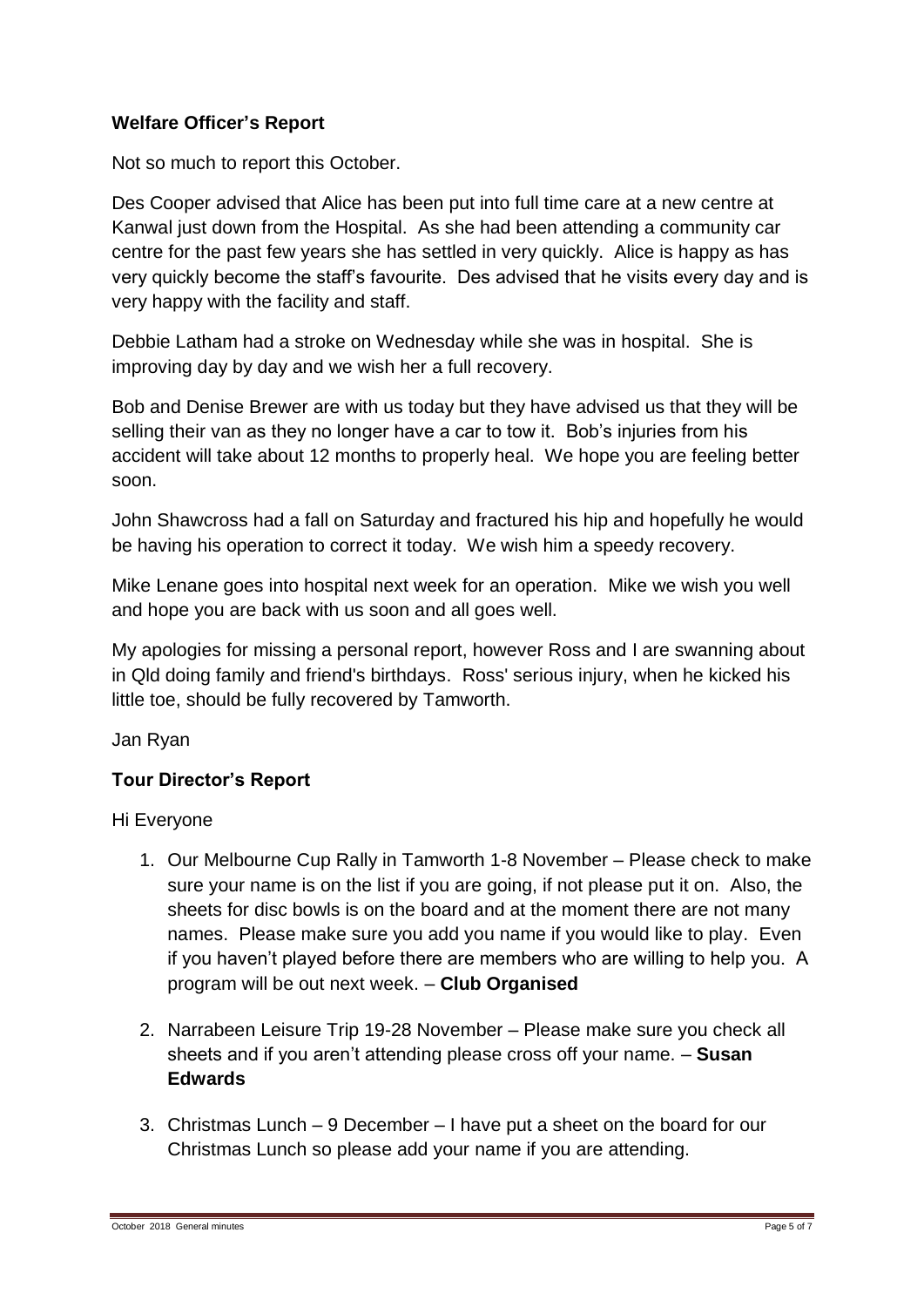- 4. Olesens New Year's Eve party The cost for this is \$60 per person which covers dinner on NYE and nibbles one afternoon. Could you please make sure you pay either Carole or Peter by the November meeting. – **Peter and Carole Olesen**
- 5. Lakeside Tourist Resort Forster 4-18 February 2019 If you would like to attend please make sure you add your name to the list and then contact the park and pay your deposit. – **Coral Kane**
- 6. Shoal Bay Caravan Park 8-23 February 2019 I'm not sure if there any sites available as there were only a few available a few weeks ago. If you want to go, give the park a call to check on availability. – **Richard Majchrowski**
- 7. TLC Club Rally to Middle Rock 28 February 7 March 2019 Could you please check the list and either add or remove your name – more to come over the next couple of months. – **Club Organised**
- 8. State Rally 2019 21, 22, 23 and 24 March 2019
- 9. Beechworth Ramble 22 30 April 2019 More to come over the next couple of months.

At the last meeting I was asked to put out a survey regarding trips and to-date we have only had a response from two members. Please put your thinking cap on and think of places to go.

# **Editor's Report**

Nothing to report except, if you have anything to put in the newsletter please forward it to me.

# **Vice President's Report – Nothing to report**

**NSW State Council Report – Nothing to report**